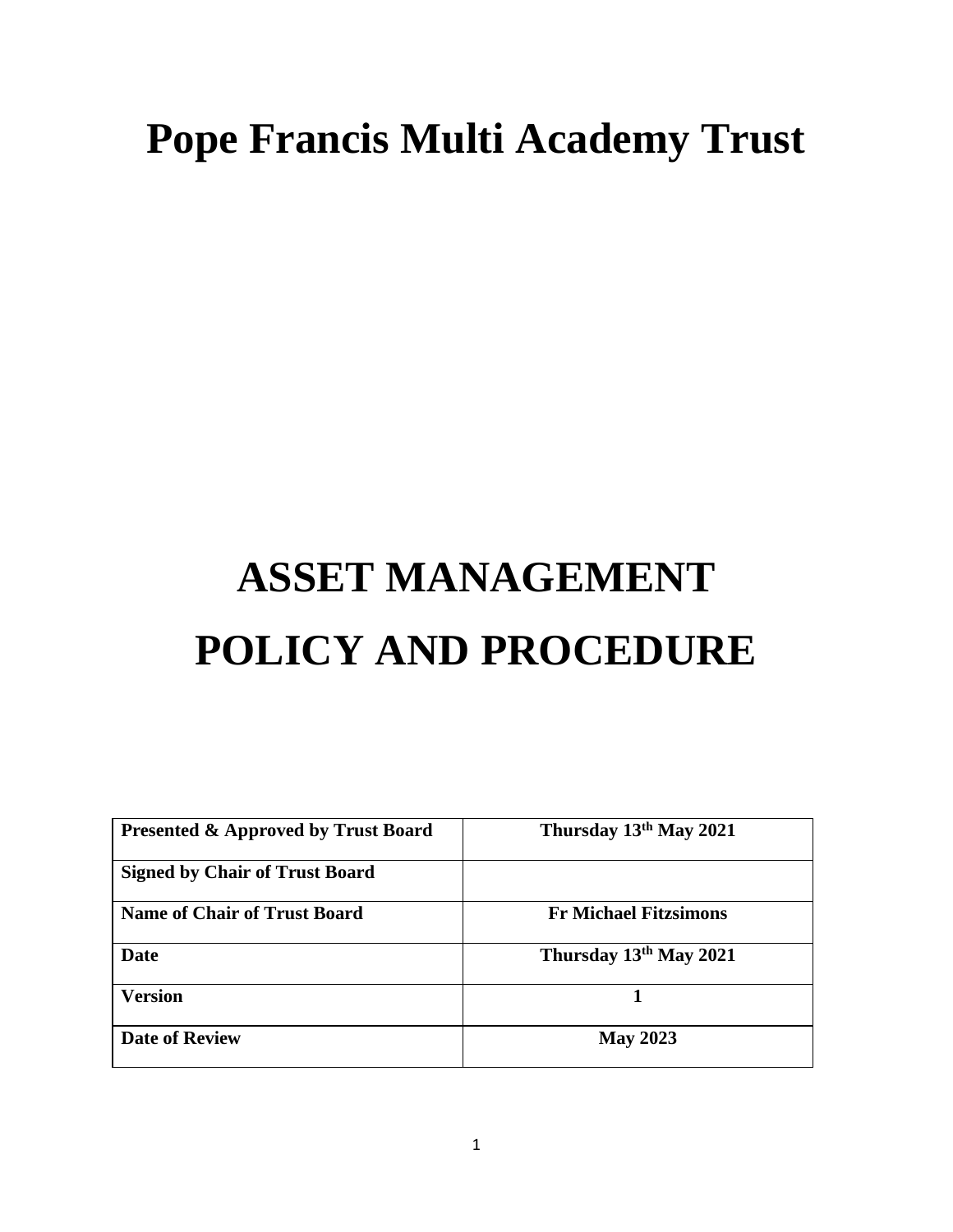# **1. Policy statement and principles**

In order to ensure that the trust's balance sheet reflects the assets and liabilities of the trust, the trust has established this Asset Management Policy.

The policy has the full approval of the Trustees and is reviewed in line with changes to legislation and the assets accumulated by the trust.

The purpose of this policy is to:

- Provide guidance for staff when dealing with the purchase and disposal of fixed assets.
- To provide guidance for staff on other aspects of fixed asset accounting such as depreciation and revaluation.
- To define the treatment of non-current, current, tangible and intangible assets.
- To provide a basis for a uniform and systematic approach to asset management.

# **2. Definitions**

# **2.1. Accumulated depreciation:**

The total amount charged to the income and expenditure account to reflect the use of the asset by the school over its economic life. The value of the asset will reduce over the life of the asset.

# **2.2. Capitalisation:**

The addition to the balance sheet of an amount attributed to an asset which has come into the school's possession via purchase or donation.

# **2.3. Carrying amount/net book value:**

The purchase cost or valuation of a fixed asset less the accumulated depreciation on that fixed asset.

# **2.4. Depreciation:**

The monthly charge made to the income and expenditure account each month to reflect the use of the asset during the period.

# **2.5. Fixed assets**:

An asset that has a useful life greater than one year. (Consumables used on a daily basis are not fixed assets.)

# **2.6. Fixed asset register (FAR):**

An inventory of all fixed assets including purchase dates, depreciation rates, net book values and depreciation.

# **2.7. Grant:**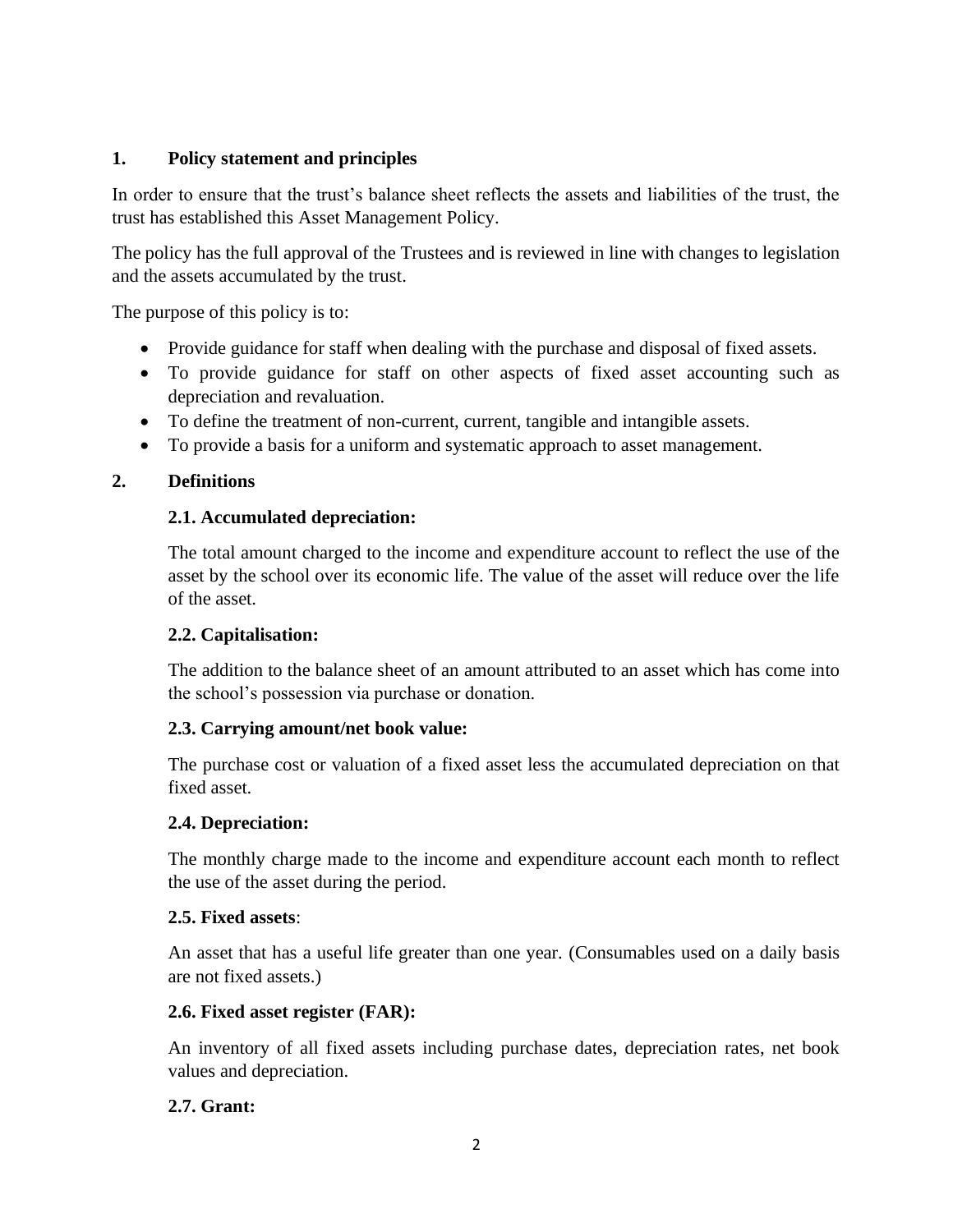Funds given to the school by a third party to purchase unspecified fixed assets.

# **2.8. Recoverable amount:**

The proceeds received when an asset is disposed of.

# **3. Fixed asset categories**

**3.1. Freehold and long lease buildings:** (The costs of acquiring freehold and long leasehold land and buildings.)

- Legal fees
- Building costs

# **3.2. Long leasehold Land**

**3.3. Leasehold improvements:** (The costs of enhancements which significantly extend the life of the leasehold and would not be carried out on a regular basis.)

- Interior walls
- Ceilings

**3.4. Fixtures and fittings:** (Items which will last a number of years but not as long as the building in which they reside.)

- Shelving
- Furnishings

**3.5. Motor Vehicles:** (Vehicles owned or leased by the school.)

• Minibus

**3.6. Assets Under construction** (Assets which are incomplete at the balance sheet date)

# **4. Capitalisation of assets**

# **4.1. Expenditure eligible for capitalisation:**

4.1.1. Expenditure for an item which meets the definition of a fixed asset, and exceeds £10,000, should be identified as a fixed asset and recorded as "Assets to be capitalised". The £10,000 capitalisation applies to both individual items purchased, or blocks of items purchased together, which may be worth less than £10,000 individually, but where the total value exceeds £10,000.

4.1.2. The cost of a fixed asset includes the cost of the asset and any other costs directly attributable to bringing the asset into working condition. This may include:

- The cost of consultants whose work is directly attributable to the asset's implementation.
- The cost of enhancements which extend the life of the asset e.g. building improvements. This does not include repairs or renewals.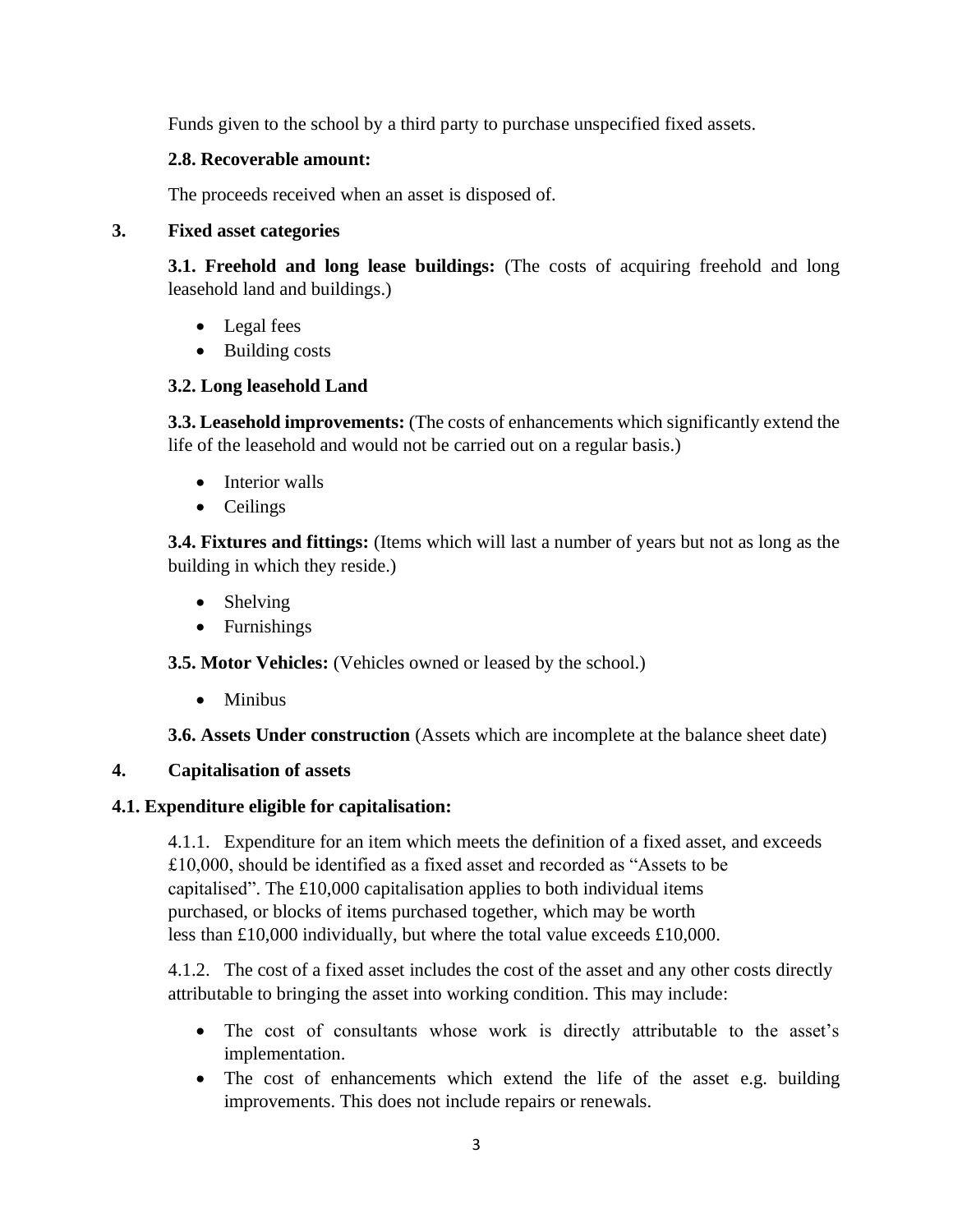#### **4.2. Expenditure ineligible for capitalisation:**

4.2.1. Individual assets costing less than  $\pounds 10,000$ , unless procured in bulk as part of a capital project.

4.2.2. The cost of staff training.

4.2.3. Administration and general running costs for day-to-day activities.

4.2.4. Planning costs relating to activities such as feasibility studies, option appraisals etc.

4.2.5. The cost of abortive work.

4.2.6. Support and maintenance costs related to software.

#### **5. Accounting**

The trust's fixed asset register (FAR) is held centrally and maintained by the CFO, it clearly identifies the individual academy the asset is held at.

- 5.1. Only costs eligible for capitalisation are entered into accounts, they should be recorded by the academy's as assets to be capitalised and as such should be included in the school's budget.
- 5.2. Costs must always be allocated against individual fixed assets.
- 5.3. Discounts received should be deducted from the total cost.
- 5.4. Expenditure on enhancing a fixed asset already in the balance sheet should be added to the carrying amount, if the asset meets the capital expenditure criteria.
- 5.5. Fixed assets purchased with grant money should be clearly identified as such in the FAR.
- 5.6. Prior to year end the academy should inform the CFO of any assets purchased or disposed of during the year, this should include all details of the purchase and a copy of the purchase invoice.
- 5.7. The purchases will be added to the trust's fixed asset register and depreciated in line with this policy.

#### **6. Depreciation of assets**

- 6.1. Depreciation is charged against a fixed asset over its expected useful life. It is calculated monthly by the school Finance Team in collaboration with the CFO, in preparation for the end of year accounts.
- 6.2. The trust uses the method of straight-line depreciation where the asset value is reduced in equal amounts annually.
- 6.3. The period of depreciation (the asset's useful life) varies according to the category of the asset. The school Finance Team is responsible for allocating a useful economic life to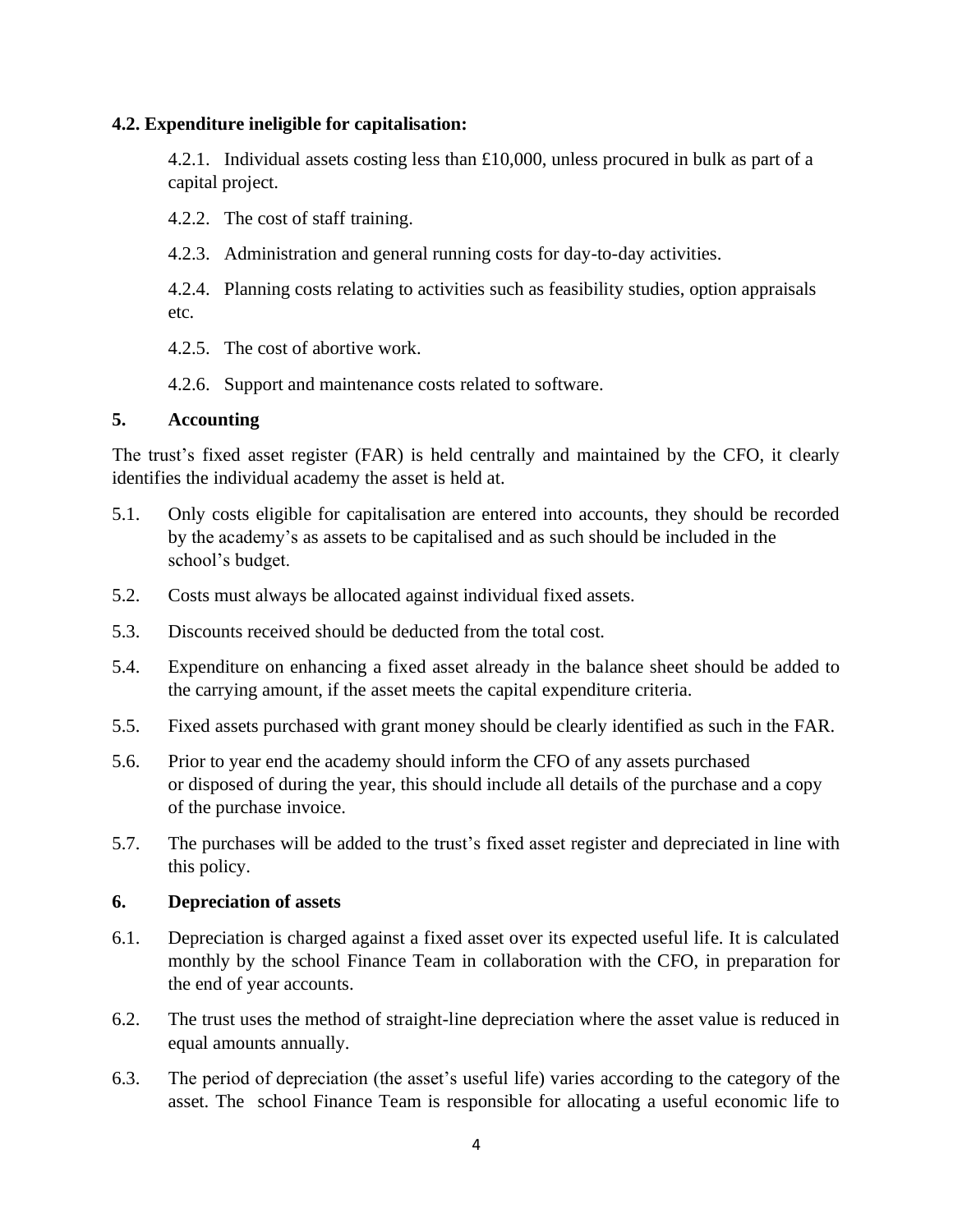each asset where expenditure is capitalised. The school Finance Team must always inform the CFO.

Tangible fixed assets must be depreciated as follows:

| <b>Type</b>         | <b>Estimated useful life</b>                                  | <b>Depreciation</b> | Percentage |
|---------------------|---------------------------------------------------------------|---------------------|------------|
|                     |                                                               | method              |            |
| Freehold and long   | 50 years                                                      | Straight-line       | 2%         |
| leasehold buildings |                                                               |                     |            |
| Long leasehold land | 125 years                                                     | Straight-line       | 0.8%       |
| Leasehold           | 10 years                                                      | Straight-line       | 10%        |
| improvements        |                                                               |                     |            |
| Furniture and       | 10 years                                                      | Straight-line       | 10%        |
| equipment           |                                                               |                     |            |
| Motor vehicles      | 5 years                                                       | Straight-line       | 15%        |
| Computers and IT    | 5 years                                                       | Straight-line       | 20%        |
| equipment           |                                                               |                     |            |
| Assets under        | These are not depreciated until the asset is brought into use |                     |            |
| construction        |                                                               |                     |            |

#### **7. Damage of assets by staff**

- 7.1. In the event any assets are damaged or broken by staff, whether damaged accidentally or deliberately, the trust will only be able to request payment for the damage if the employee's contract states this will be the case.
- 7.2. If the contract does not state that the employee will need to cover any costs, then they will not be required to do so.
- 7.3. The trust may ask for a contribution towards the repair/replacement of the asset; however, there will be no requirement to pay.
- 7.4. Taking money out of pay is prohibited, the staff member and trust will have agreed a salary, and deviation from this will be considered a breach of contract.
- 7.5. If there is reasonable evidence to believe the damage has been caused deliberately, the trust will treat this as a legal matter, and may receive compensation depending on the outcome of any legal proceedings.

#### **8. Disposal of assets**

8.1. The best possible value should be obtained from the disposal of assets.

The disposal of any land and buildings requires the prior approval of the ESFA.

Any other assets with a carrying amount of above £1,000 require approval from the CFO for the trust prior to disposal.